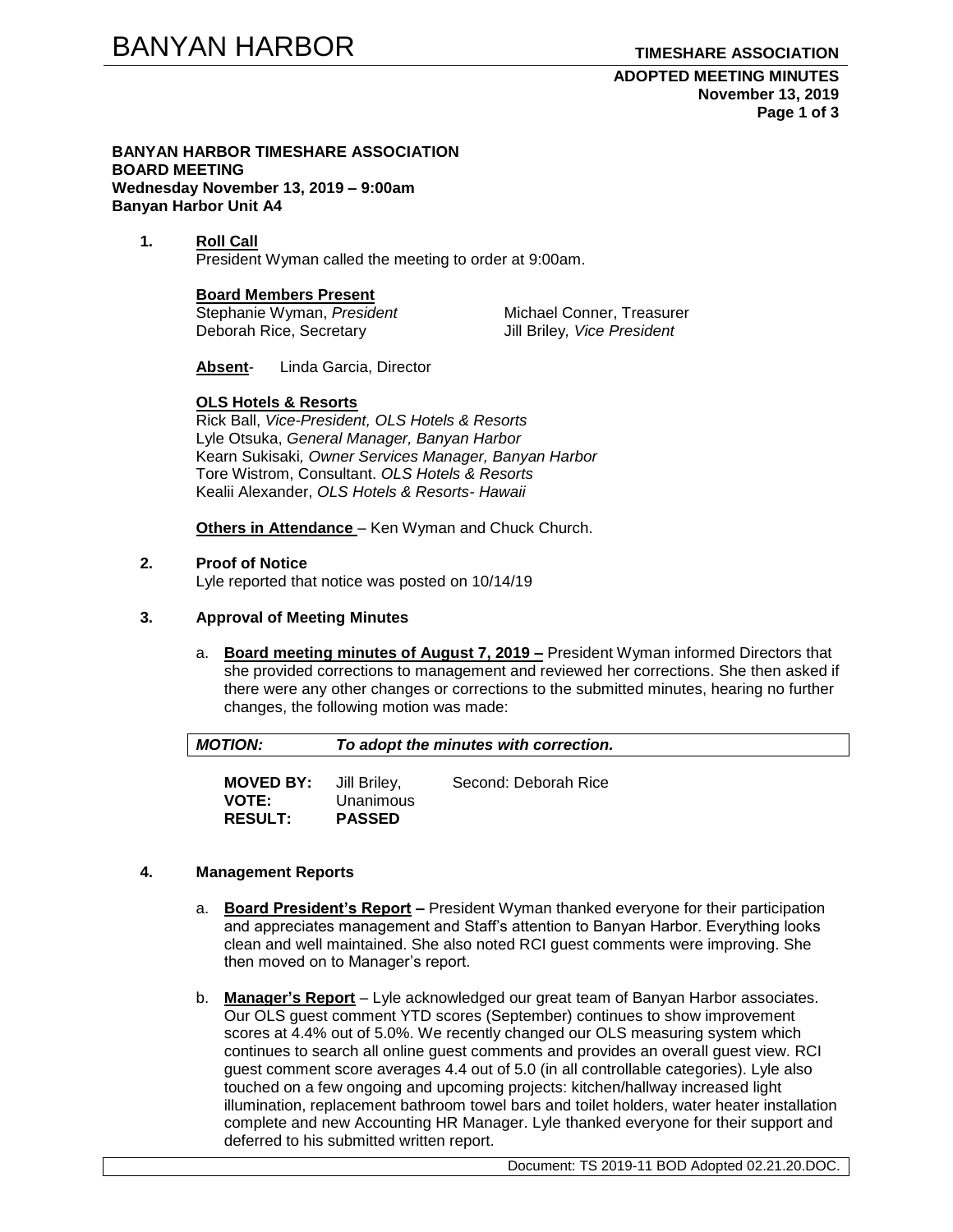### **ADOPTED MEETING MINUTES November 13, 2019 Page 2 of 3**

# **5. Financial Reports**

- a. **September 2019 Financial –** Lyle reviewed the financial results through September 30, 2019. Revenues year-to-date are unfavorable to budget by \$14,724. due to less owner assessment and late fee income. Payroll and payroll taxes and other payroll expenses are under budget by \$82,704 due to payroll reallocations, however additional labor adjustments will adjust this difference down by year end. Operating expenses are unfavorable to budget by \$31,697 mainly due to bad debts and increased property taxes and linen purchases. Utilities are unfavorable to budget by \$9,928, resulting in total yearto-date net earnings favorable to budget by \$26,351. Our staff continues to do a good job in managing controllable expenses. Rick mentioned behind the financials is the Banyan Harbor insurance summary, which includes the Directors and Officers insurance.
- b. **Reserve Study –** Lyle reviewed the reserve study highlighting the larger 2019 projects, such as water heater replacements, Carpet reorder, last kitchen cabinet replacement etc. We continue to monitor capital projects on a quarterly basis to not over-extend ourselves, yet ensure we maintain the furnishings, fixtures and equipment of our units. The 10-year Reserve Study, which is reviewed by the Board quarterly, continues to serve as a good tool to compare funding to anticipated future project expenses.
- c. **Collection –** Lyle reported timeshare receivable balances are in line with last year's trends for this time of year, although there are more foreclosures in process. Receivables overall are in good shape and can be attributed to the de-annexation program.

### **6. Unfinished Business**

- a. **RCI Comment Cards –** Overall Banyan Harbor comments continue to be mostly favorable, for our property type. Lyle reviewed a few comments and what has been done to overcome challenges.
- b. **Sale of TS weeks / De-annexation** Tore updated the Board on de-annexation of Units. Unit 84 is complete and 46 and 47 are projected to be completed by  $1<sup>st</sup>$  quarter 2020. Goal continues to be 2-3 per year.
- c. **Board of Directors expenses –** A copy is included in all Board packets showing expenses to date.
- d. **Audit proposal-** Rick reviewed the audit proposal enclosed in each Board Packet. We have retained the same auditor who worked with Terry Wong CPA, for many years. His name is Kenny Jim and he is also a CPA. The following motion was made.

| <b>MOTION:</b> | To accept 2019 Audit proposal as presented. |
|----------------|---------------------------------------------|
|                |                                             |

| <b>MOVED BY:</b> | Deborah Rice  | Second: Jill Briley |
|------------------|---------------|---------------------|
| <b>VOTE:</b>     | Unanimous     |                     |
| <b>RESULT:</b>   | <b>PASSED</b> |                     |

e. **Other –** President Wyman asked if there was any further unfinished business. Hearing no further unfinished business President Wyman moved to New Business.

# **7. New Business**

a. **Budget for 2020** – Rick reviewed the proposed budget which reflects a maintenance fee increase of 9.4%. Even with unit de-annexations, annual increases are still likely. After general discussion, the following motion was made:

Document: TS 2019-11 BOD Adopted 02.21.20.DOC.